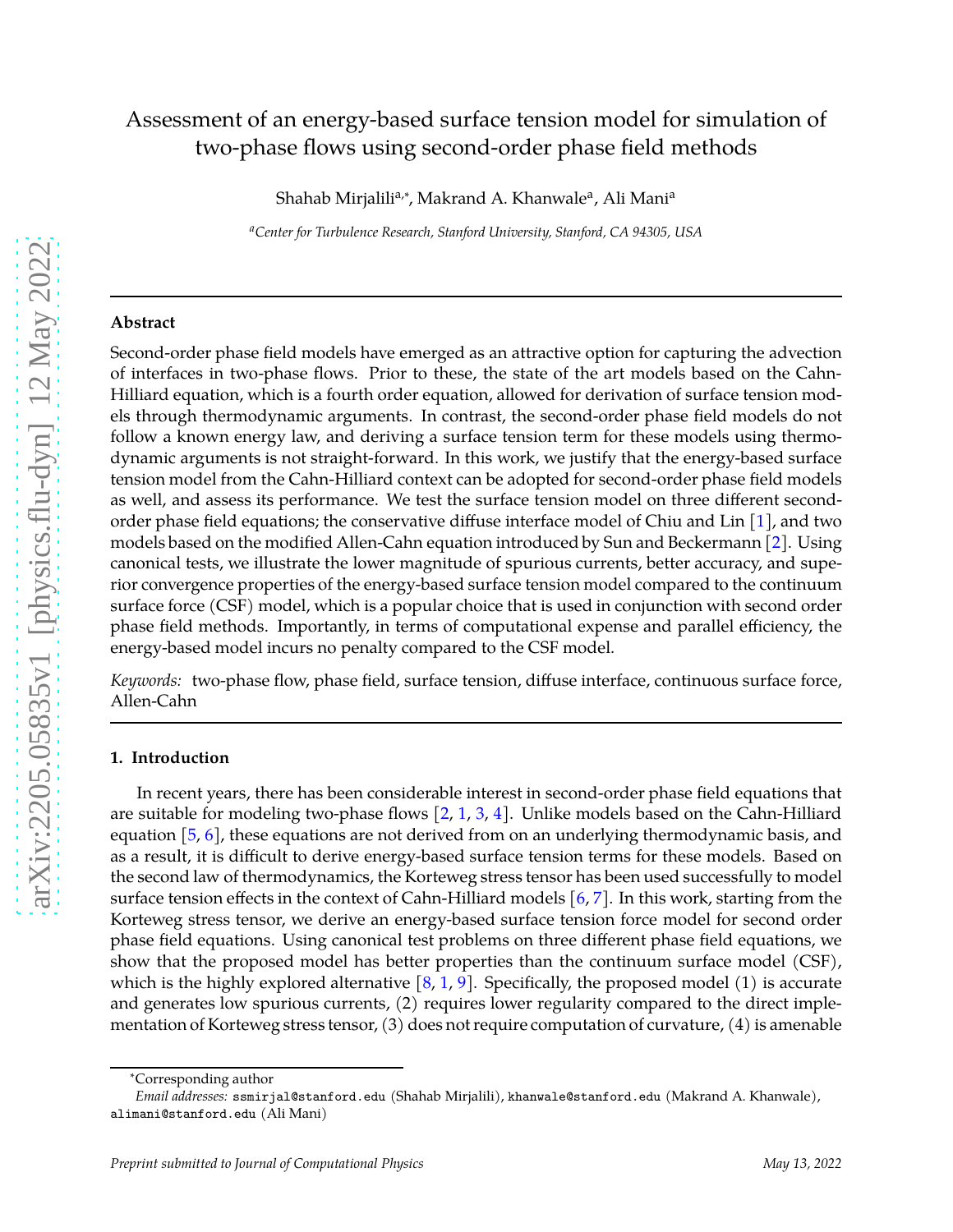to wide range of spatio-temporal discretization schemes.

#### **2. Model derivation**

To derive the energy-based surface tension model, let us consider a general phase field equation for incompressible flows in the form given by,

<span id="page-1-1"></span>
$$
\frac{\partial \phi}{\partial t} + \frac{\partial}{\partial x_j} \left( u_j \phi \right) = g(\phi, \mathbf{x}). \tag{1}
$$

The role of  $g(\phi, x)$  is to regularize the interface. Traditional phase field models derive this right hand side term such that it minimizes a free energy functional. Most commonly, the Ginzburg-Landau free energy is utilized, corresponding to the chemical potential  $\mu$  [\[10](#page-9-3), [6](#page-8-5)] given by,

$$
\mu = \frac{\hat{\sigma}}{\epsilon} \psi' - \hat{\sigma} \epsilon \frac{\partial}{\partial x_j} \left( \frac{\partial \phi}{\partial x_j} \right) \text{ where, } \psi = \frac{1}{2} \left[ \phi(1 - \phi) \right]^2 \text{ and } \psi' = \phi \left( 1 - \phi \right) \left( 1 - 2\phi \right). \tag{2}
$$

 $\epsilon$  is the interfacial thickness parameter, and  $\psi$  is the free energy for a phase field variable,  $\phi \in [0, 1]$ . Additionally,  $\hat{\sigma}$  is a constant related to surface energy, given by  $\hat{\sigma} = 6\sigma^1$  $\hat{\sigma} = 6\sigma^1$ , where  $\sigma$  is the surface tension coefficient. In the special case of Allen-Cahn model we would have  $g(\phi, \mathbf{x}) = -\mu$ . Note that the Allen-Cahn equation admits an energy dissipation law similar to the Cahn-Hilliard equation. However, the lack of mass conservation, in addition to the curvature-driven flow it generates, render it unsuitable for simulation of two-phase flows, motivating the introduction of the alternative second-order phase field models we consider herein  $[2, 1, 9]$  $[2, 1, 9]$  $[2, 1, 9]$  $[2, 1, 9]$  $[2, 1, 9]$ .

Historically, models based on the Cahn-Hilliard equation, where  $g(\phi, \mathbf{x}) = \nabla^2 \mu$ , have been used for simulation of two-phase flows. In this context, one can derive a surface tension model through the second law of thermodynamics. The surface tension force in this model is proportional to the divergence of the so called Korteweg stress tensor,  $\frac{\partial}{\partial x_j}$  $\int \partial \phi$  $\partial x_i$ дφ  $\partial x_j$  $\overline{ }$ , which prescribes an energy dissipation law [\[11](#page-9-4), [6](#page-8-5), [12](#page-9-5), [7](#page-9-0)]. However, the more recently introduced second-order phase field equations for simulating interfacial flows do not admit an energy dissipation law as they are not gradient flows to any known energy functional. As such, these equations have typically been coupled to the momentum transport equation via the CSF model,  $F_i = \sigma \kappa \frac{\partial \phi}{\partial x_i}$  $\frac{\partial \varphi}{\partial x_i}$ , where  $\kappa$  is the curvature  $[1, 9]$  $[1, 9]$ , defined as

$$
\kappa = -\frac{\partial}{\partial x_j} \left( \frac{\frac{\partial \phi}{\partial x_j}}{\left( \frac{\partial \phi}{\partial x_k} \frac{\partial \phi}{\partial x_k} \right)^{1/2}} \right).
$$
(3)

In this work, we return to the Korteweg stress tensor to assess its suitability for second-order phase field equations. Due to better regularity, flexibility offered in numerical discretization, and well-balancedness of volumetric surface tension models compared to integral formulations [\[13\]](#page-9-6), we utilize the equivalent  $\left[14\right]$  surface tension force model,

<span id="page-1-2"></span>
$$
F_i = \mu \frac{\partial \phi}{\partial x_i}.
$$
 (4)

<span id="page-1-0"></span><sup>&</sup>lt;sup>1</sup>Note that for Cahn-Hilliard models, instead of the factor 6 we have the factor of  $3/2\sqrt{2} \approx 1$ . This difference is due to the difference of the equilibrium profile of  $\phi$  in the Cahn-Hilliard based models given by  $\tanh\left(s/\sqrt{2\epsilon}\right)$  and  $\phi \in [-1, 1]$ , in contrast to  $1/2$  + tanh (s/2 $\epsilon$ ) and  $\phi \in [0, 1]$  for phase field models considered here (s is the signed distance from the interface).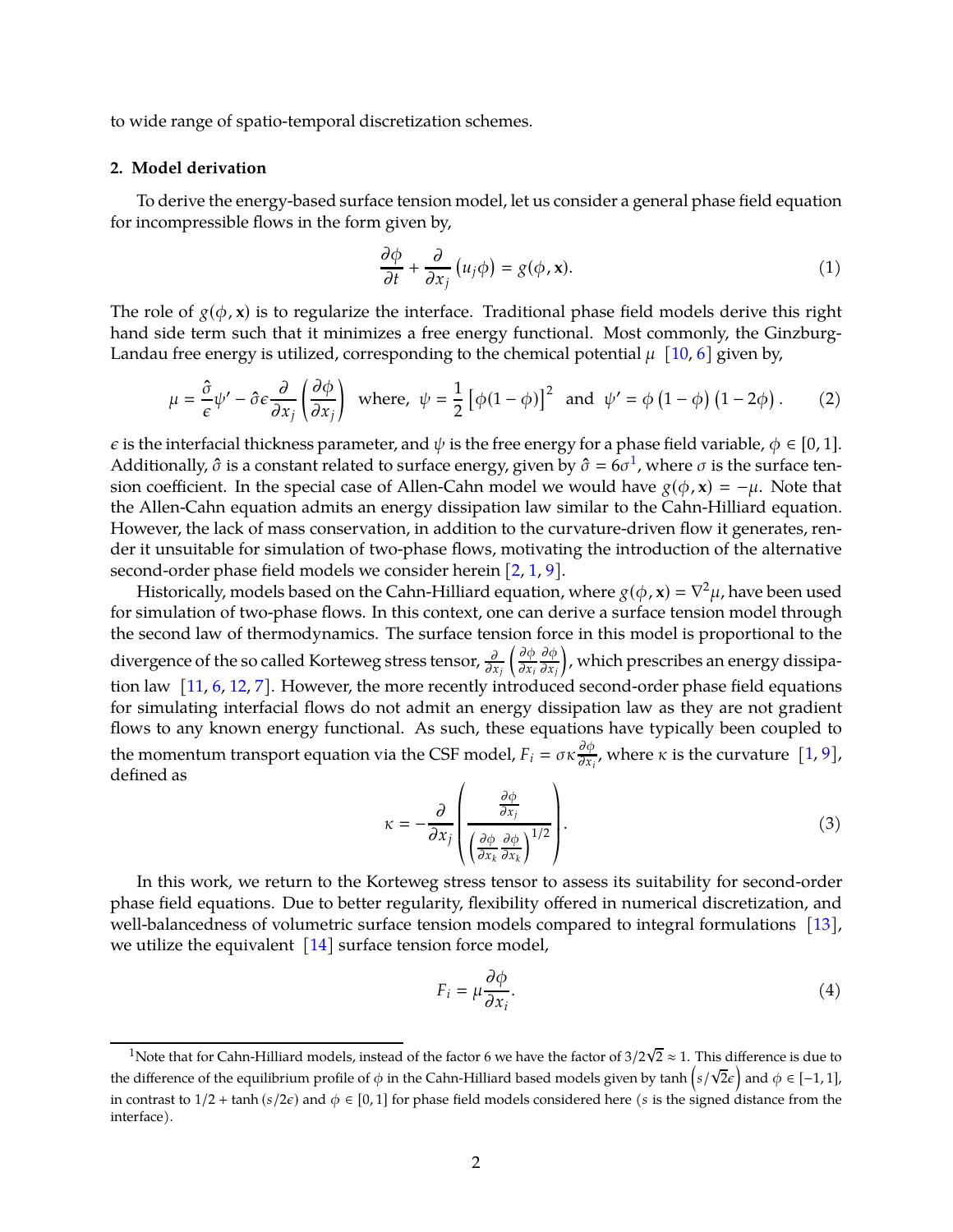While this surface tension force model has been used and derived in the literature for Cahn-Hilliard models [\[5,](#page-8-4) [14,](#page-9-7) [6](#page-8-5), [7](#page-9-0)], for completeness of narrative, we reproduce its derivation here. Starting from the surface tension force based on the Korteweg stress tensor, and using product rule:

$$
\hat{\sigma}\varepsilon\frac{\partial}{\partial x_j}\left(\frac{\partial\phi}{\partial x_i}\frac{\partial\phi}{\partial x_j}\right) = \hat{\sigma}\varepsilon\frac{\partial\phi}{\partial x_i}\left(\frac{\partial}{\partial x_j}\left(\frac{\partial\phi}{\partial x_j}\right)\right) + \hat{\sigma}\varepsilon\frac{\partial\phi}{\partial x_j}\left(\frac{\partial}{\partial x_j}\left(\frac{\partial\phi}{\partial x_i}\right)\right) \n= \hat{\sigma}\varepsilon\frac{\partial\phi}{\partial x_i}\left(\frac{\partial}{\partial x_j}\left(\frac{\partial\phi}{\partial x_j}\right)\right) + \hat{\sigma}\varepsilon\frac{1}{2}\frac{\partial}{\partial x_i}\left(\frac{\partial\phi}{\partial x_j}\frac{\partial\phi}{\partial x_j}\right).
$$
\n(5)

We manipulate this expression to write it in terms of the chemical potential:

$$
\hat{\sigma}\epsilon \frac{\partial}{\partial x_j} \left( \frac{\partial \phi}{\partial x_i} \frac{\partial \phi}{\partial x_j} \right) = \hat{\sigma}\epsilon \frac{\partial \phi}{\partial x_i} \left( \frac{\partial}{\partial x_j} \left( \frac{\partial \phi}{\partial x_j} \right) \right) + \hat{\sigma}\epsilon \frac{1}{2} \frac{\partial}{\partial x_i} \left( \frac{\partial \phi}{\partial x_j} \frac{\partial \phi}{\partial x_j} \right) + \hat{\sigma}\epsilon \frac{\psi'}{\epsilon^2} \frac{\partial \phi}{\partial x_i} - \hat{\sigma}\epsilon \frac{\psi'}{\epsilon^2} \frac{\partial \phi}{\partial x_i},
$$
\n
$$
= \frac{\partial \phi}{\partial x_i} \left( \frac{\partial}{\epsilon} \epsilon^2 \frac{\partial}{\partial x_j} \left( \frac{\partial \phi}{\partial x_j} \right) - \frac{\hat{\sigma}}{\epsilon} \psi' \right) + \hat{\sigma}\epsilon \frac{1}{2} \frac{\partial}{\partial x_i} \left( \frac{\partial \phi}{\partial x_j} \frac{\partial \phi}{\partial x_j} \right) + \hat{\sigma}\epsilon \frac{\psi'}{\epsilon^2} \frac{\partial \phi}{\partial x_i}.
$$
\n(6)

The expression in the parenthesis in the first term can be replaced using the definition of  $\mu$ eq. [\(2\)](#page-1-1), which leads to:

<span id="page-2-0"></span>
$$
\hat{\sigma}\epsilon \frac{\partial}{\partial x_j} \left( \frac{\partial \phi}{\partial x_i} \frac{\partial \phi}{\partial x_j} \right) = -\mu \frac{\partial \phi}{\partial x_i} + \hat{\sigma}\epsilon \frac{1}{2} \frac{\partial}{\partial x_i} \left( \frac{\partial \phi}{\partial x_j} \frac{\partial \phi}{\partial x_j} \right) + \hat{\sigma}\epsilon \frac{\psi'}{\epsilon^2} \frac{\partial \phi}{\partial x_i},
$$
\n
$$
= -\mu \frac{\partial \phi}{\partial x_i} + \frac{\partial}{\partial x_i} \left( \hat{\sigma}\epsilon \frac{1}{2} \frac{\partial \phi}{\partial x_j} \frac{\partial \phi}{\partial x_j} + \hat{\sigma} \frac{\psi}{\epsilon} \right).
$$
\n(7)

Recognize that the last term in eq. [\(7\)](#page-2-0) can absorbed in a redefined pressure. Therefore, the first term in eq. [\(7\)](#page-2-0) can be used as a surface tension force in the momentum equations. Note that the sign of the surface tension force in eq. [\(7\)](#page-2-0) is opposite of that of the Korteweg stress tensor. Additionally, the sign of  $\mu \frac{\partial \phi}{\partial x_i}$  $\frac{\partial \varphi}{\partial x_i}$  would be positive on the right hand side of the momentum equation.

### <span id="page-2-1"></span>*2.1. Considered second-order phase field models*

To ensure the generality of our conclusions, we examine the performance of the above energybased surface tension force on three different second-order phase field equations. We consider (1) the conservative diffuse interface model, denoted by CDI  $[1, 3]$  $[1, 3]$  $[1, 3]$ , (2) the modified Allen-Cahn model of Sun and Beckermann [\[2\]](#page-8-1), denoted by SB, and (3) an implicit-capable second-order diffuse interface model we denote by ISODI. These equations are defined in Table [2.1.](#page-2-1)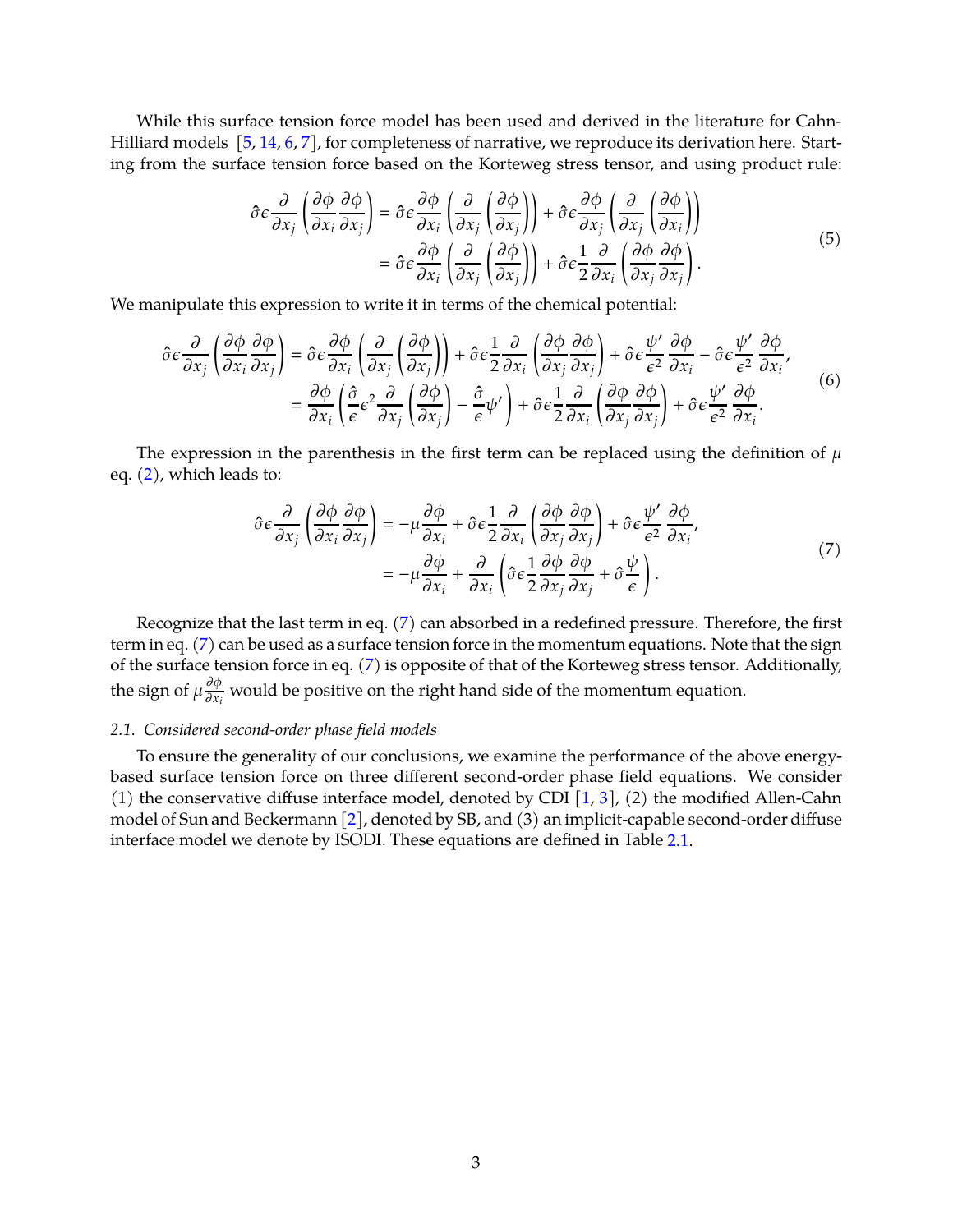| Name                                      | $g(\phi)$                                                                                                                                                                                                                                                                                                                                                                                               | Description                                                                                                                                                       |
|-------------------------------------------|---------------------------------------------------------------------------------------------------------------------------------------------------------------------------------------------------------------------------------------------------------------------------------------------------------------------------------------------------------------------------------------------------------|-------------------------------------------------------------------------------------------------------------------------------------------------------------------|
| <b>CDI</b>                                | $\gamma \frac{\partial}{\partial x_j} \left\{ \epsilon \frac{\partial \phi}{\partial x_j} - \phi \left( 1 - \phi \right) \frac{\frac{\partial \phi}{\partial x_j}}{\left( \frac{\partial \phi}{\partial x_k} \frac{\partial \phi}{\partial x_k} \right)^{1/2}} \right\}$                                                                                                                                | Conservative Diffuse<br>Interface (CDI)<br>model $\left[1, 3\right]$                                                                                              |
| Sun and Beckermann<br>$\lfloor 2 \rfloor$ | $\gamma \left[ \epsilon \frac{\partial^2 \phi}{\partial x_j^2} - \frac{\phi(1-\phi)(1-2\phi)}{\epsilon} - \epsilon \left( \frac{\partial \phi}{\partial x_k} \frac{\partial \phi}{\partial x_k} \right)^{1/2} \frac{\partial}{\partial x_j} \left( \frac{\frac{\partial \phi}{\partial x_j}}{\left(\frac{\partial \phi}{\partial x_k} \frac{\partial \phi}{\partial x_k}\right)^{1/2}} \right) \right]$ | Curvature subtracted<br>Allen-Cahn based<br>model proposed in Sun<br>and Beckermann [2]                                                                           |
| <b>ISODI</b>                              | $\gamma \left  \epsilon \frac{\partial^2 \phi}{\partial x_j^2} - \frac{\phi(1-\phi)(1-2\phi)}{\epsilon} - \phi(1-\phi) \frac{\partial}{\partial x_j} \left( \frac{\frac{\partial \phi}{\partial x_j}}{\left(\frac{\partial \phi}{\partial x_i} \frac{\partial \phi}{\partial x_j}\right)^{1/2}} \right) \right $                                                                                        | Implicit capable Second<br>Order Diffuse Interface<br>$(ISODI)$ is a<br>modification of model<br>in Sun and<br>Beckermann $[2]$ for full<br>time-implicit schemes |

Note that the ISODI model is derived by modifying the third term in the model by Sun and Beckermann [\[2\]](#page-8-1) using the equilibrium relation  $(\partial \phi/\partial x_k \, \partial \phi/\partial x_k)^{1/2} = \phi(1-\phi)/\epsilon$ . This allows for an easier setup of Newton iteration for fully-implicit schemes.

## <span id="page-3-4"></span>*2.2. Equivalence with a modified continuum surface force model*

Before implementing the model proposed in  $(4)$ , we present further analysis of its right hand side to generate some insight regarding its connection and contrast compared to CSF. For secondorder phase field equations considered in this work, at equilibrium, the energy-based surface ten-sion model( eq. [\(4\)](#page-1-2)) is analytically equivalent to a modified CSF model given by  $F_i=\hat{\sigma}\kappa\phi(1-\phi)\frac{\partial\phi}{\partial x_i}$  $\frac{\partial \varphi}{\partial x_i}$ . To prove this, note that at equilibrium, all three models in section [2.1](#page-2-1) yield a hyperbolic tangent profile in the direction normal to the interface, whereby

<span id="page-3-2"></span><span id="page-3-0"></span>
$$
\left(\frac{\partial \phi}{\partial x_k} \frac{\partial \phi}{\partial x_k}\right)^{1/2} = \frac{\phi (1 - \phi)}{\epsilon}
$$
\n(8)

Also, note that, at equilibrium ( $g(\phi) = 0$ ), for the three models presented in section [2.1,](#page-2-1) us-ing eq. [\(8\)](#page-3-0), we have the following equation<sup>[2](#page-3-1)</sup>,

$$
\epsilon \frac{\partial^2 \phi}{\partial x_j^2} - \frac{\phi (1 - \phi) (1 - 2\phi)}{\epsilon} = -\kappa \phi (1 - \phi). \tag{9}
$$

Now multiplying by  $\hat{\sigma}$  and using the definition of  $\mu$  (eq. [\(2\)](#page-1-1)),

$$
-\mu = \hat{\sigma}\epsilon \frac{\partial^2 \phi}{\partial x_j^2} - \hat{\sigma}\frac{\phi (1-\phi)(1-2\phi)}{\epsilon} = -\hat{\sigma}\kappa\phi(1-\phi). \tag{10}
$$

Now using eq. [\(9\)](#page-3-2) and multiplying by  $-\frac{\partial \phi}{\partial x_i}$  $\frac{\partial \varphi}{\partial x_i}$  we get,

<span id="page-3-3"></span>
$$
\mu \frac{\partial \phi}{\partial x_i} = \hat{\sigma} \kappa \phi \left( 1 - \phi \right) \frac{\partial \phi}{\partial x_i} = \hat{\sigma} \kappa \epsilon \left( \frac{\partial \phi}{\partial x_k} \frac{\partial \phi}{\partial x_k} \right)^{1/2} \frac{\partial \phi}{\partial x_i}.
$$
(11)

<span id="page-3-1"></span><sup>2</sup>For CDI, here we expand the  $g(\phi)$  to get  $\varepsilon \frac{\partial^2 \phi}{\partial x^2}$  $\frac{1}{\partial x_j^2}$  –  $\int \partial \phi$  $\partial x_k$ дф  $\partial x_k$  $\int_{0}^{1/2} \frac{(1-2\phi)}{\epsilon} + \phi \left(1 - \phi\right) \kappa$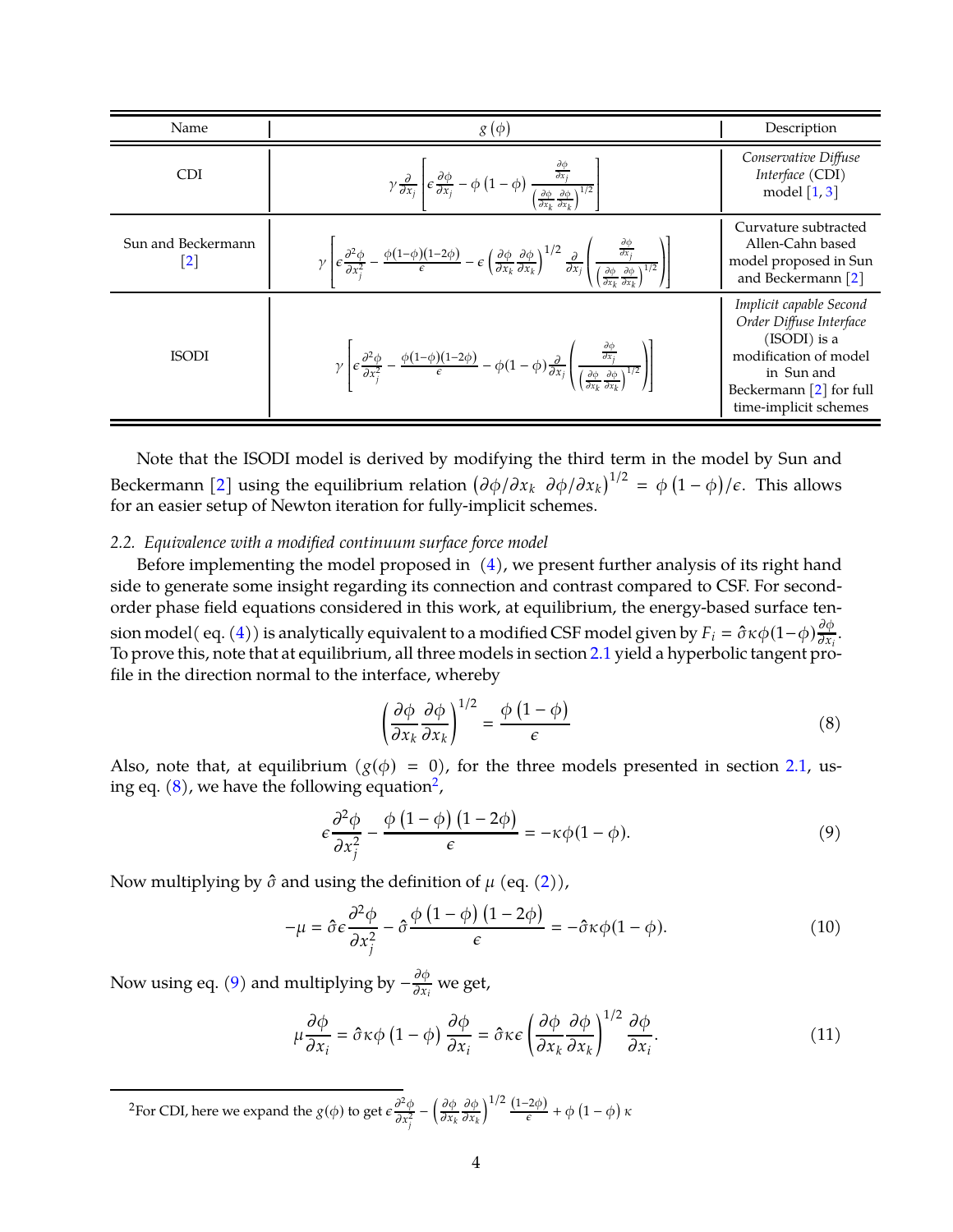It is important to note that in the right hand side of eq. [\(11\)](#page-3-3), the factor of  $\phi(1-\phi)=\epsilon\left(\frac{\partial\phi}{\partial x_k}\right)$  $\partial x_k$ дφ  $\partial x_k$  $1/2$ modifies the popular CSF model  $(\hat{\sigma} \kappa \partial \phi / \partial x_i)$  with a regularization kernel which is localized near the interface. The numerical results below confirm that this localization improves the accuracy of the surface tension model compared to the original CSF model.

# **3. Results and discussion**

In this section, using canonical tests, we numerically test the proposed surface tension model by comparing its performance against the CSF model. We use second-order finite differences on a staggered Cartesian grid in space and RK4 time-integration, as described in Mirjalili and Mani [\[9\]](#page-9-2).

## <span id="page-4-0"></span>*3.1. Spurious currents*

We consider a standard 2D benchmark for testing spurious currents generated by two-phase flow solvers [\[15](#page-9-8), [16,](#page-9-9) [17](#page-9-10)]. In a  $1 \times 1$  domain with free-slip boundary conditions, at  $t = 0$ , a circular drop with diameter  $D = 0.4$  is placed in the center of the domain with  $\vec{u} = 0$  everywhere. The density and viscosity of the two phases are equal,  $\rho_1 = \rho_2 = 300$  and  $\mu_1 = \mu_2 = 0.1$ , the surface tension coefficient is  $\sigma = 0.1$ , and the dimensionless parameter characterizing this problem is the Laplace number,  $La = \sigma \rho D/\mu^2 = 12000$ . Any sustained flow in the numerical solution is due to errors in computing the surface tension force. We examine  $Ca_{\infty} = (\|\vec{u}\|_{\infty} \sigma)/\mu$  at non dimensional time  $t^* = \sigma t / (\mu D) = 250$ , which is a large enough time for the surface tension and viscous forces to have balanced each other and for spurious currents to be fully developed [\[17,](#page-9-10) [18](#page-9-11)].

Panel (a) of fig. [1](#page-5-0) shows the convergence of  $Ca_{\infty}$  as we increase the number of mesh points  $(N \times N)$  for a fixed interfacial thickness,  $\epsilon = 1/32$ . By successively refining the mesh, this analysis illustrates the property of the models in the continuous limit, thereby teasing out the PDE errors. It is clear that for all three chosen phase field equations, the proposed energy-based model (denoted with EB) outperforms CSF due to a better convergence order (second order versus first order of CSF).

Panel (b) of fig. [1](#page-5-0) shows the convergence of  $Ca_{\infty}$  as we approach the sharp-interface limit. An important property of a physical model is to converge to true sharp interface physics as  $\epsilon \to 0$ . As we reduce  $\epsilon$ , we refine the mesh via  $\Delta x = 32^{1/2} \epsilon^{3/2}$  [\[5,](#page-8-4) [18\]](#page-9-11). In practice, to allow an integer number of mesh points, we successively refine the mesh by a factor of two while computing  $\epsilon$ proportional to  $\Delta x^{2/3}$ . We observe that for all three phase field equations, the proposed model converges faster (second order) to the sharp interface limit compared to the CSF model (first order). A faster convergence to the sharp interface limit has practical benefit in terms of computational resource requirements, as it allows for choice of larger  $\epsilon$  values which usually requires coarser spatio-temporal resolutions.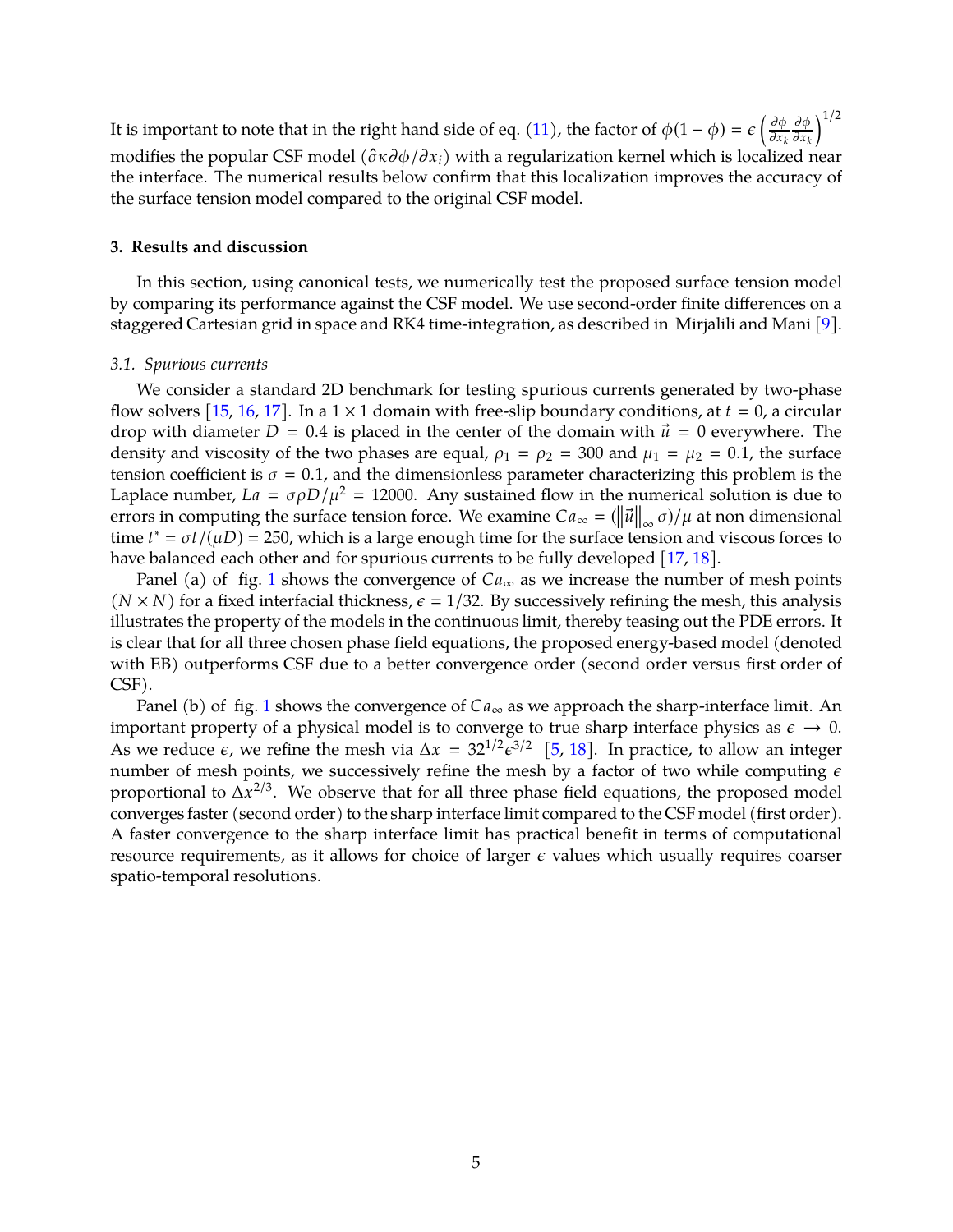

<span id="page-5-0"></span>Figure 1: *Section [3.1](#page-4-0) Spurious currents:* Comparison of convergence of spurious currents generated by the the proposed energy-based surface tension model (denoted by EB in the legend) and CSF model. Panel (a) shows mesh convergence of  $Ca_{\infty}$  for a fixed  $\epsilon$ ; Panel (b) shows convergence of  $Ca_{\infty}$  as  $\epsilon$  approaches the sharp interface limit. Solid lines are used to denote results for the proposed energy-based surface tension and dashed lines are used to denote results for CSF model.

#### <span id="page-5-1"></span>*3.2. Standing Wave*

By examining surface oscillations of a standing wave, one can assess the accuracy of a two-phase flow solver in capturing interactions among inertial, capillary, and viscous forces [\[19](#page-9-12), [17,](#page-9-10) [18\]](#page-9-11). We compare the accuracy of the proposed surface tension model against the CSF model in capturing the amplitude of a 2D standing wave as a function of time. In a  $2\pi \times 2\pi$  domain with periodic boundary conditions in the x direction and free-slip on the top and bottom walls, at  $t = 0$ , a smallamplitude wave is placed between two immiscible phases. The initial wave height is  $h_{\text{wave}}(x, t =$ 0) =  $y - y_0 + A_0 \cos(x - \Delta x/2)$ , where  $y_0 = \pi$  and  $A_0 = 2\pi/100$ . The surface tension is  $\sigma = 2$ , density of the two phases is  $\rho_1 = \rho_2 = 1$ , kinematic viscosity of both phases is  $v_1 = v_2 = 0.064720863$ , and the time step is  $\Delta t = 0.003$ . We measure the amplitude of the standing wave at  $x = \Delta x/2$  as a function of time.

Panels (a), (b), and (c) of fig. [2](#page-7-0) depict the normalized surface wave amplitude  $(A/\lambda)$  as a function of time for simulations performed using CDI, ISODI, and SB phase field methods respectively. For panels (a), (b), and (c) of fig. [2](#page-7-0) we fix the value of  $\epsilon = 1/32$  and vary the mesh resolution. We compare the performance of the proposed surface tension model against CSF, and the exact solution (see Prosperetti  $[20]$ ) for each resolution. Notice that for all three models (panels (a), (b), and (c)), the proposed surface tension model (solid lines and denoted by EB) outperforms CSF (dashed lines and denoted by CSF) when compared against the exact solution (except for the lowest resolution simulations with  $16 \times 16$  mesh points). Additionally, it is important to note that as we refine the mesh, both CSF and the proposed surface tension model converge to a solution, which implies a minimization of the spatial discretization error. Therefore, for the highest resolution we are predominantly observing a PDE error caused by the choice of a finite  $\epsilon$ . If we then inspect the converged solutions (purple solid line for proposed surface tension model and purple dashed line for CSF model), it is clear that the PDE-level error committed using the energy-based surface ten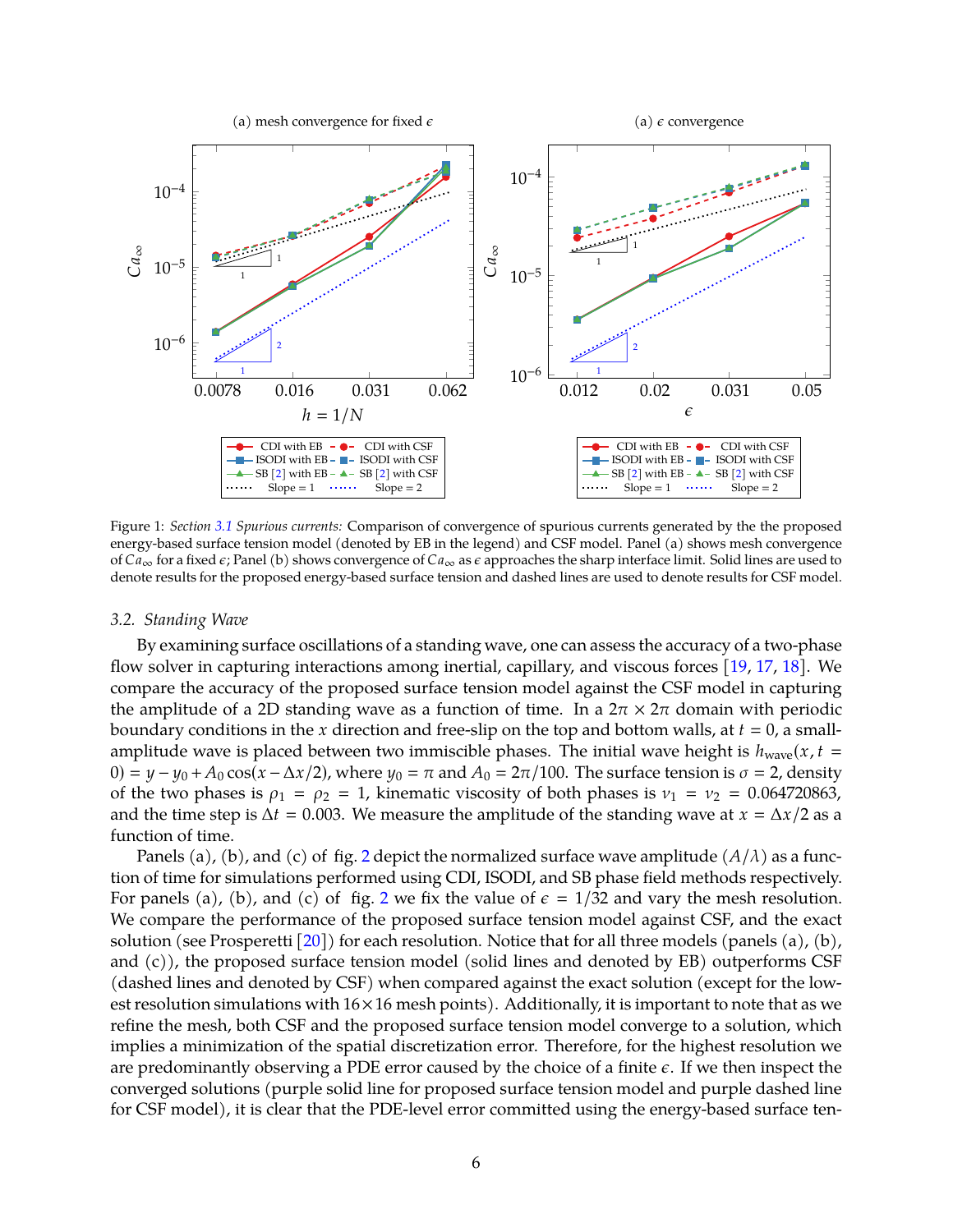sion model is much smaller than that of the CSF model for all three phase field methods (panels (a), (b), and (c)). Therefore, we can infer from results of panels (a), (b), and (c) that the proposed surface tension model has a smaller PDE error compared to CSF for a fixed  $\epsilon$ .

Panel (d) of fig. [2](#page-7-0) illustrates the convergence of the  $l^2$  error computed between the surface wave amplitude and the theoretical solution [\[20](#page-9-13)] as we approach the sharp interface limit (i.e.  $\epsilon \to 0$ ). While reducing  $\epsilon$ , we refine the mesh via  $\Delta x = 32^{1/2} \epsilon^{3/2}$ . For all three phase field equations, we observe that the energy-based surface tension force model (symbols with solid lines) is more accurate than CSF (symbols with dashed lines) while maintaining its convergence order of one.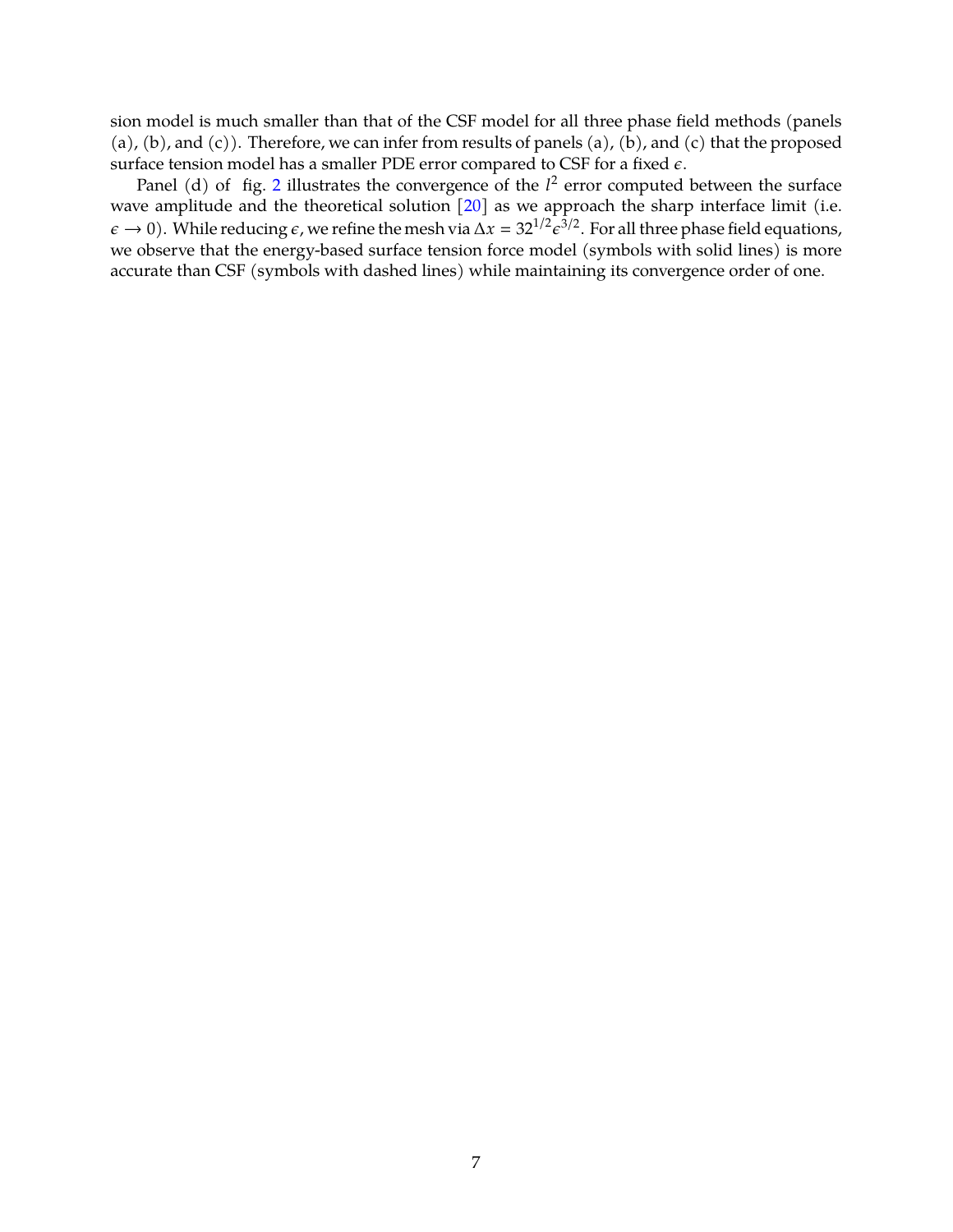

<span id="page-7-0"></span>Figure 2: *Section [3.2](#page-5-1) Standing Wave:* Comparison of accuracy of capturing surface oscillations of a standing wave with the proposed energy-based surface tension model (denoted by EB in the legend) and the CSF model. Panel (a) shows comparison of the surface oscillations between the proposed surface tension model (EB), CSF, and the theoretical solution  $[20]$  for CDI phase field model (see [2.1](#page-2-1) for details) with varying mesh resolution for a fixed  $\epsilon$ ; Panel (b) shows same analysis as in panel (a) but with the ISODI phase field model (see [2.1](#page-2-1) for details); Panel (c) shows same analysis as in panel (a) but with the model from Sun and Beckermann [\[2](#page-8-1)] (see [2.1](#page-2-1) for details); Panel (d) shows convergence of  $l^2$  error between the surface oscillation and theoretical solution [\[20](#page-9-13)] with respect to the interface thickness  $\epsilon$  for the proposed surface tension model (EB) and CSF for all three phase field models analysed in panels (a), (b), and (c). In all four panels solid lines are used to denote results for the proposed surface tension (EB) and dashed lines are used to denote results for the CSF model.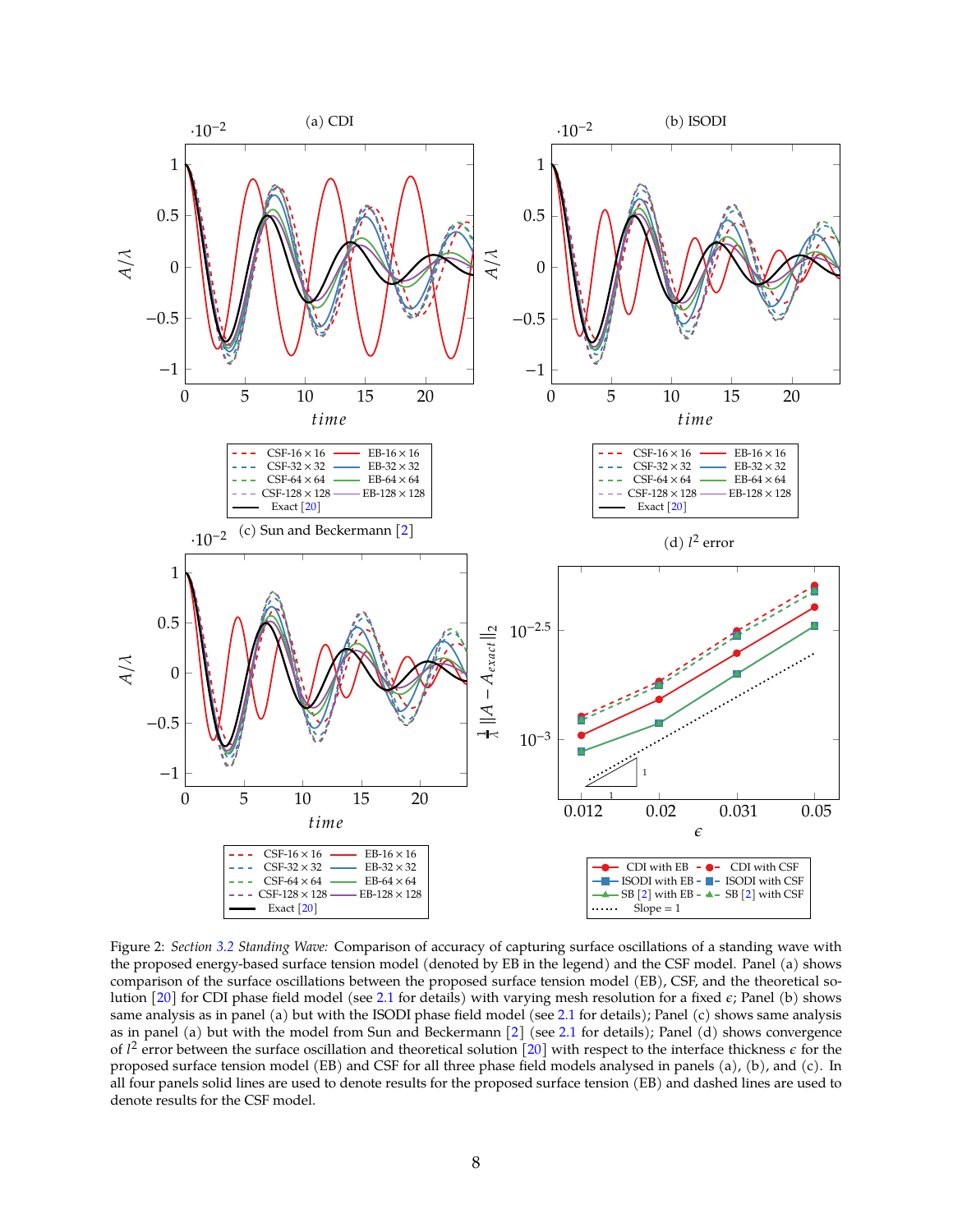#### **4. Summary and perspective**

In this work, we provided theoretical justification for the use of eq.  $(4)$  as an energy-based surface tension force model in conjunction with second-order phase field models. Through extensive testing on two canonical problems, we revealed the relative accuracy of the proposed surface tension model compared to CSF. These two cases allowed us to assess the accuracy of the model to capture static equilibrium solutions and dynamic interactions involving the interplay of surface tension forces with inertial and viscous forces. We observed from fig. [1](#page-5-0) that the proposed model leads to a faster rate of decay for spurious currents (second order) with respect to mesh resolution and interfacial thickness  $\epsilon$  (the sharp interface limit) as compared to the CSF (first order). This is analogous to observations from the Cahn-Hilliard model [\[5](#page-8-4)] and is intuitively expected since the equilibrium solution of the second-order phase field models is also a hyperbolic tangent. Additionally, from fig. [2](#page-7-0) we observed that the proposed surface tension model is more accurate compared to the CSF model in dynamically active scenarios involving exchanges between various modes of energy. This improved performance can be interpreted via the equivalence of the proposed surface tension model with a localized CSF model( eq. [\(11\)](#page-3-3)), discussed in section [2.2.](#page-3-4) Both of these properties are highly sought after for accurate two-phase flow simulations. While our tests were two dimensional, our findings can be readily generalized to three-dimensional settings. With this short note, we propose the model presented in eq. [\(4\)](#page-1-2) as an alternative to the CSF model for surface tension forces in two-phase flow simulations that utilize second-order phase field equations.

# **5. Acknowledgements**

We acknowledge financial support from the Office of Naval Research (Grant N00014-15-1-2523) and Palo Alto Research Center (Grant 249996). The computations in this note were performed on the Yellowstone cluster at the Stanford HPC Center, supported through awards from Intel, National Science Foundation, DOD HPCMP, and Office of Naval Research.

# **References**

- <span id="page-8-0"></span>[1] P.-H. Chiu, Y.-T. Lin, A conservative phase field method for solving incompressible two-phase flows, Journal of Computational Physics 230 (2011) 185–204.
- <span id="page-8-1"></span>[2] Y. Sun, C. Beckermann, Sharp interface tracking using the phase-field equation, Journal of Computational Physics 220 (2007) 626–653.
- <span id="page-8-2"></span>[3] S. Mirjalili, C. B. Ivey, A. Mani, A conservative diffuse interface method for two-phase flows with provable boundedness properties, Journal of Computational Physics 401 (2020) 109006.
- <span id="page-8-3"></span>[4] Z. Huang, G. Lin, A. M. Ardekani, Consistent and conservative scheme for incompressible two-phase flows using the conservative allen-cahn model, Journal of Computational Physics 420 (2020) 109718.
- <span id="page-8-4"></span>[5] D. Jacqmin, Calculation of two-phase navier-stokes flows using phase-field modeling, Journal of Computational Physics 155 (1999) 96–127.
- <span id="page-8-5"></span> $[6]$  H. Abels, H. Garcke, G. Grün, Thermodynamically consistent, frame indifferent diffuse interface models for incompressible two-phase flows with different densities, Mathematical Models and Methods in Applied Sciences 22 (2012) 1150013.